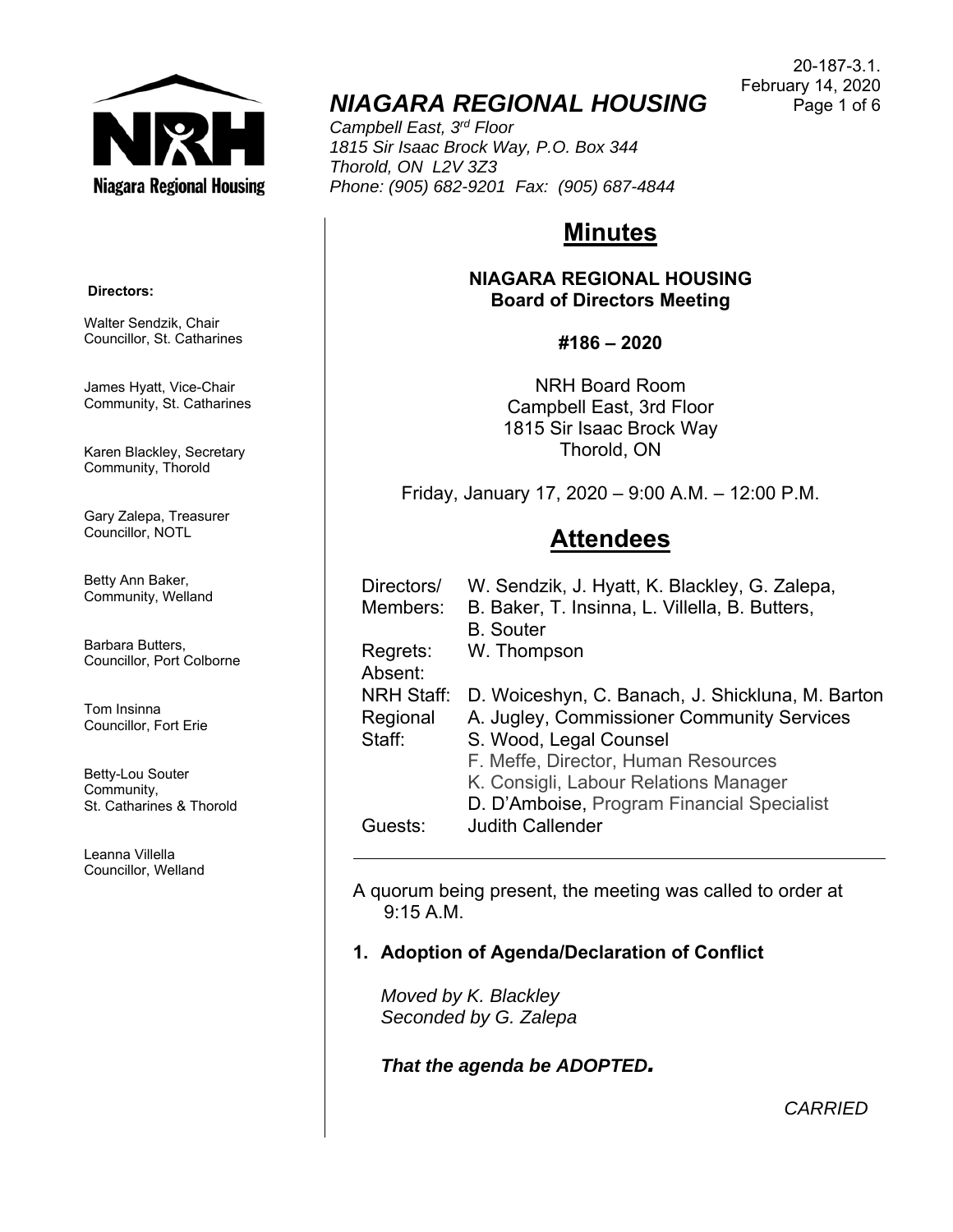No Conflicts of Interest were declared.

**1.a. TRAINING SESSION** – Landlord Tenant Board Applications (LTB) – Judith Callender

C. Banach gave an overview of the presentation subject matter.

D. Woiceshyn introduced Judith Callender to the Board and staff.

Ms. Callender addressed the current shortage of adjudicators and staff as well as meeting space and locations at the LTB Tribunal. Adjudicators from other municipalities are being brought in to St. Catharines to manage the backlog. Ms. Callender noted the solution is to appoint more adjudicators, however it takes time and training. It was suggested that the Board write a letter to the Ombudsman and government representatives to address the shortage of resources. A form letter should be sent to the providers so that they can send letters as well.

J. Callender left the meeting.

*Moved by G. Zalepa Seconded by K. Blackley* 

### *That the Niagara Regional Housing Board of Directors RECEIVE the presentation and send a letter to the Ombudsman of the Province of Ontario and copy to Regional Council and area MPPs*

*CARRIED* 

Action by: C. Banach

## **2. Consent Items**

*Moved by G. Zalepa Seconded by T. Insinna* 

*That the following items be RECEIVED and/or APPROVED as stated:* 

*2.1. Minutes of the November 15, 2019 Meeting be APPROVED.* 

*2.3. Development Updates*

*2.3.1. Roach Ave., Welland Project Budget Snapshot as of Dec. 31, 2019 – 20-186-2.3.1. be RECEIVED for information.* 

*2.3.2. Roach Ave., Welland Construction Report #14 – as of Nov. 5, 2019 – 20-186-2.3.2. be RECEIVED for information.* 

*2.3.3. Hawkins St., Niagara Falls New Development Budget Snapshot as of Dec. 31, 2019 – 20-186-2.3.3. be RECEIVED for information.*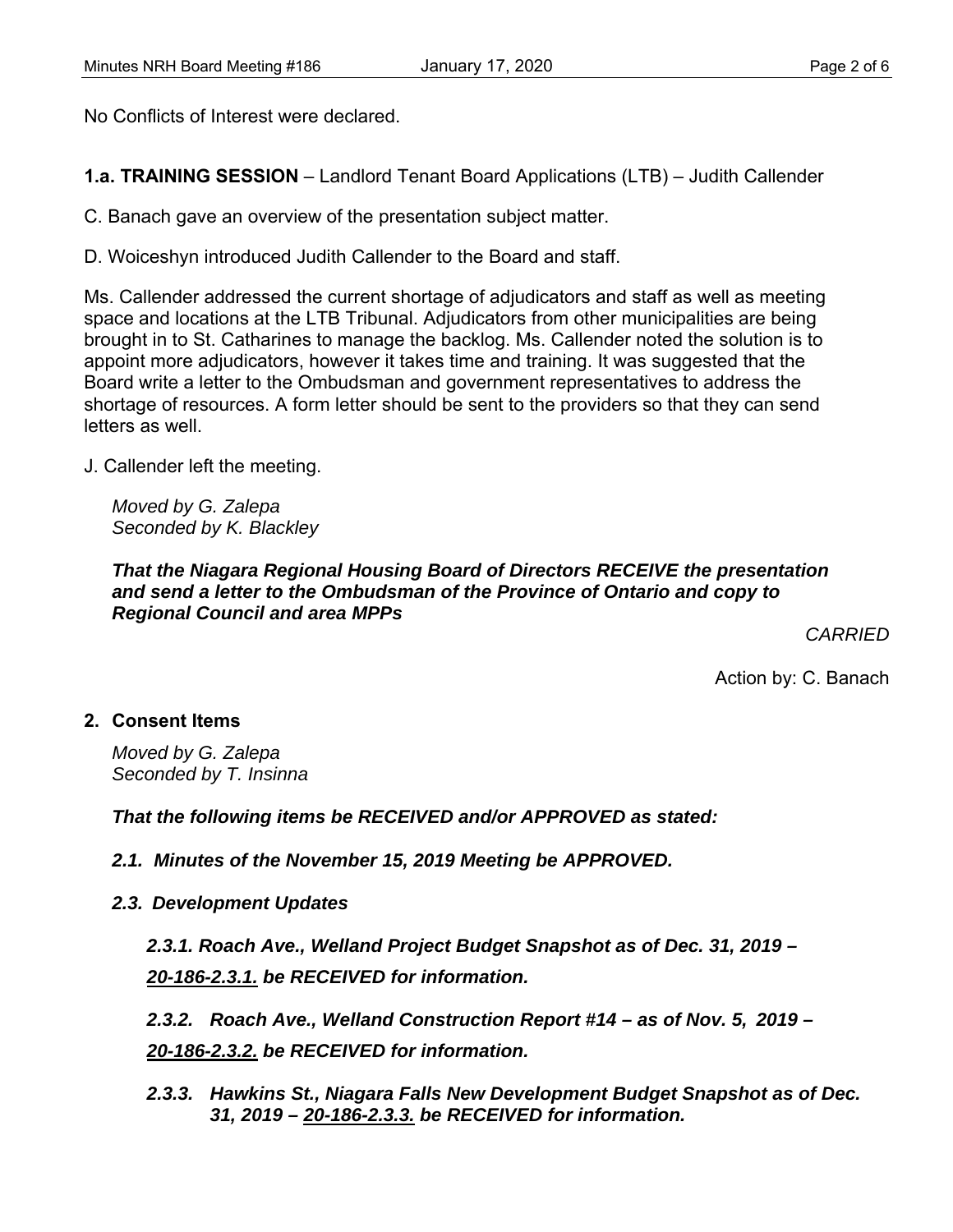- *2.3.4. Hawkins St. Dell Ave., Niagara Falls* **Planning Report #3 as of** *Dec. 18, 2019 – 20-186-2.3.4. be RECEIVED for information.*
- *2.4. Operating Statements* 
	- *2.4.1. Operating Statements as at October 31, 2019 20-186-2.4.1. be RECEIVED for information.*
	- *2.4.2. Operating Statements as at November 30, 2019 20-186-2.4.2. be RECEIVED for information.*
- *2.5. 2018 Municipal Benchmarking Network Canada Initiative Results 20-186-2.5. be RECEIVED for information.*
- *2.6. Minutes of the December 10, 2019 Provider Advisory Committee Meeting 20- 186-2.6. be RECEIVED for information.*
- *2.7. Reinstatement of Rent Geared to Income 20-186-2.7. be APPROVED for information*

*CARRIED* 

B. Baker congratulated staff on the 2.7. Reinstatement of RGI.

#### **3. Discussion Items**

3.1. RFP - Affordable Housing Master Plan

D. Woiceshyn gave an overview of the rationale behind the Housing Master Plan. She identified the timeline to be approximately one year as all the building condition assessments and designated substance survey has been completed for all the owned units and providers. D. Woiceshyn also reported that the CANCEA data recently commissioned by the Region helps to inform core housing needs analysis including growth for the local municipalities. C. Banach stated that a long-term plan with financial modelling is necessary for a successful Master Plan.

The Board conveyed concern of the timelines and wanted to ensure that Niagara Regional Housing is working in tandem with the development of the Master Plan to ensure Board direction in the 2020 Business Plan is underway. D. Woiceshyn is the Niagara Regional Housing representative participating and included in discussion on the Long Term Affordable Housing Steering Committee at the Region. D. Woiceshyn assured that dialogue is taking place with developers, and encouraging medium market rent development along with the affordable rent discussion.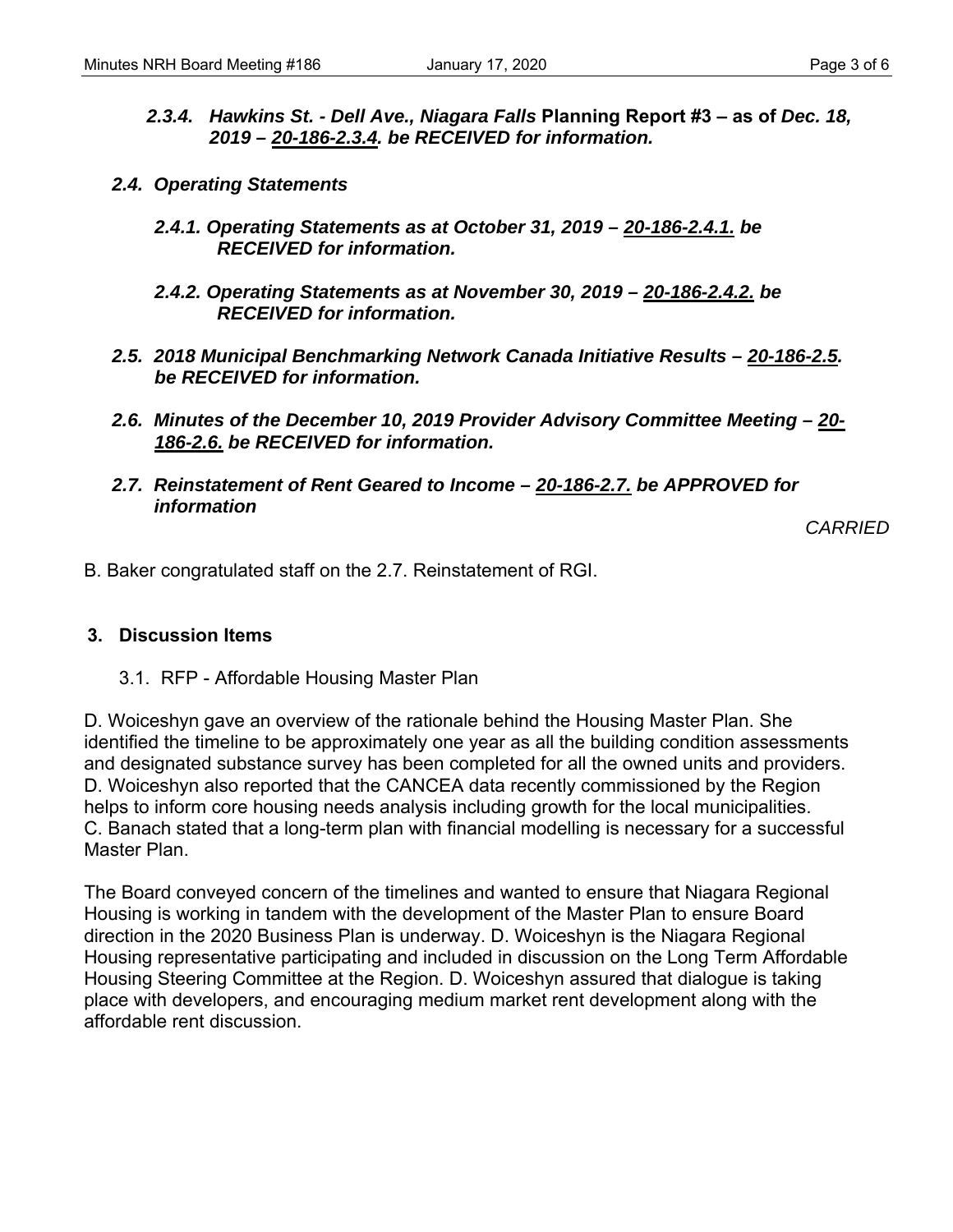*Moved by J. Hyatt Seconded by B. Baker* 

*CARRIED* 

3.2. New Development Strategies and Funding Opportunities

C. Banach reiterated that discussion with many not-for-profits that receive CMAC seed funding for their projects are taking place with the new project manager in place. He also mentioned a recent example regarding an RFP the Region put out that is being negotiated that could provide another 160 units in Niagara.

W. Sendzik noted that a report should be prepared for the Board regarding the parallel plan in March. The report should be compiled on the initiatives that NRH currently includes in the Business Plan for the next 12 months with a focus on board discussion.

> Action by: D. Woiceshyn C. Banach

W. Sendzik also recommended that D. Woiceshyn and C. Banach meet with all four Regional MP Representatives, and an advanced agenda should be prepared.

> Action by: D. Woiceshyn C. Banach

B. Baker suggested a training session on the costing model for the Board to understand the issues in order to see the complete picture. This will be presented in March.

*Moved by B. Baker Seconded by G. Zalepa* 

*That the NRH Board of Directors RECEIVE the verbal report on New Development Strategies and Funding Opportunities.* 

*CARRIED* 

# **4. Chief Executive Officer's Report – No report**

## **5. For Information**

5.1 Conditional Letter of Commitment MMAH – Hawkins St.

### **6. Other Business**

6.1 Discussion took place on queries regarding available land in Fort Erie and the financial implications for development. It was determined that guidelines are needed to define what land is feasible for developing.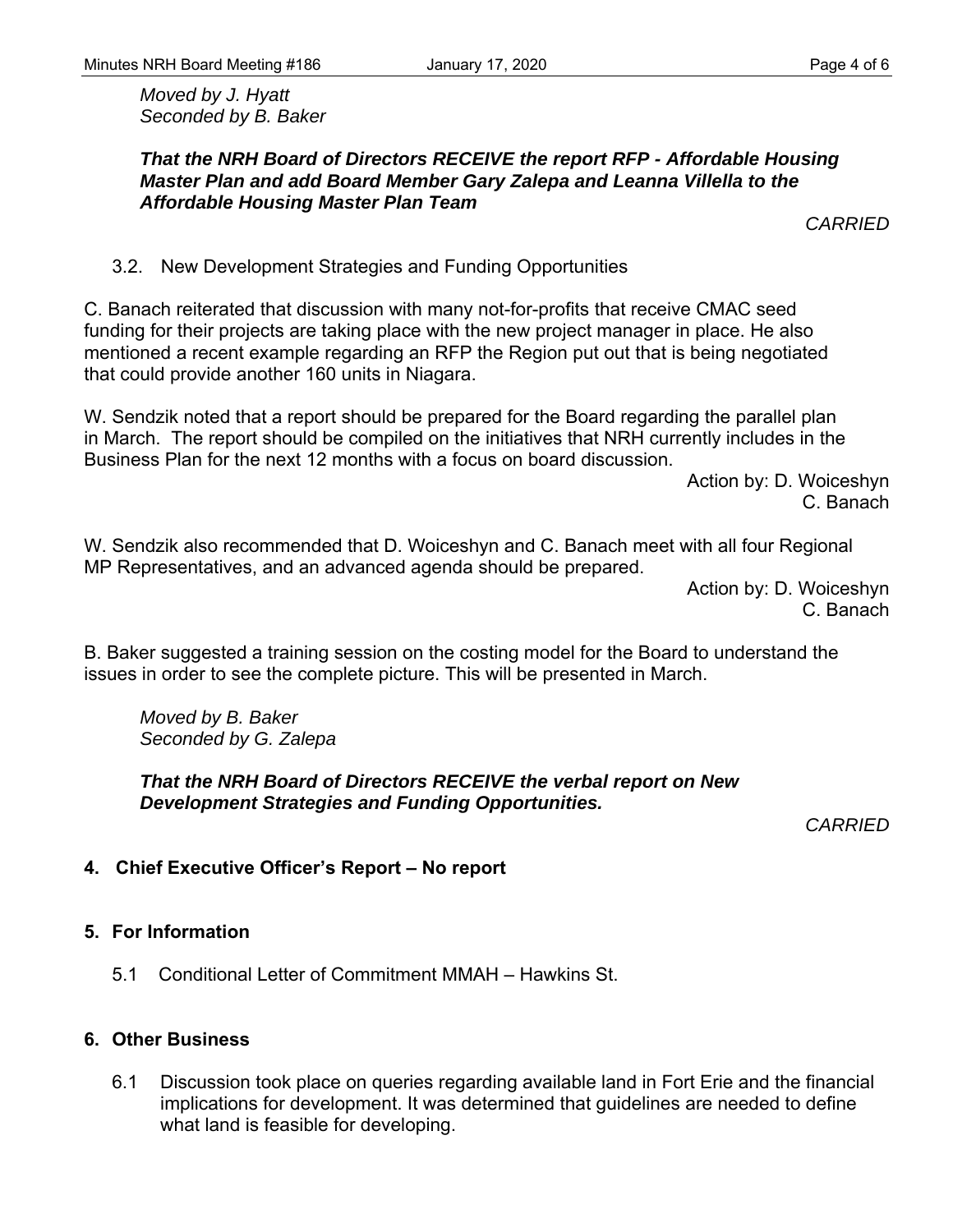C. Banach was asked to put together an assessment on properties that become available and present to the Board before the property goes to market.

Action by: C. Banach

S. Wood noted that there is a process in Council for surplus land, and should the Board wish to change the process, it would need to go before Council.

6.2 J. Shickluna advised the Board that Paula Silta will be retiring end of January and a drop-in reception will be held the morning of January 30.

With the exception of D. Woiceshyn, S. Wood, F. Meffe and M. Barton all staff left the meeting.

### **7. Closed Session**

*Moved by J. Hyatt Seconded by G. Zalepa* 

### *That the NRH Board of Directors MOVE INTO Closed Session to receive information of a confidential nature on the Alternative Service Delivery pertaining to Human Resources and Legal matters.*

S. Wood, F. Meffe, D. Woiceshyn, and B. Baker left the meeting.

7.a. *Moved by B. Butters Seconded by T. Insinna* 

*That the NRH Board of Directors RISE with report.* 

*CARRIED* 

7.b*. Moved by B. Butters Seconded by T. Insinna* 

*That the NRH Board of Directors RECEIVE the verbal reports provided in closed session and that the CEO be directed to engage third party legal to review the transitional corporate legal documents.* 

*CARRIED* 

Action by: D. Woiceshyn

*CARRIED*